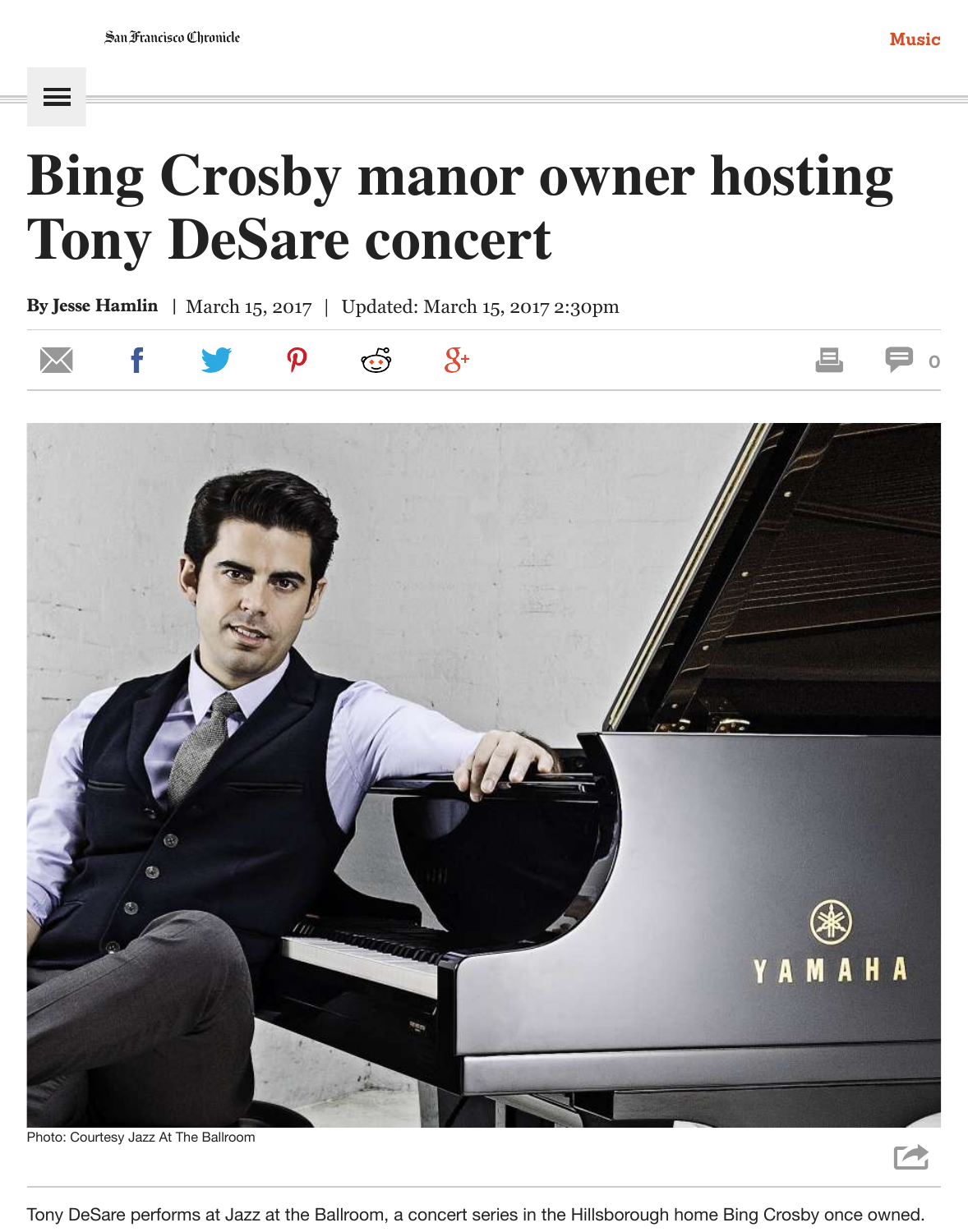A chauffeur no longer lives in the quarters above the garage, and **Suzanne Roche** and her family don't employ a raft of cooks, housekeepers and gardeners like **Bing Crosby** did when he owned their English country manor in the San Mateo County town of Hillsborough.

But the ballroom in the wood-beamed mansion where Crosby undoubtedly crooned a few tunes while living at the estate with his clan in the 1960s and '70s — is being actively used by Roche, a children's book and travel writer who's producing jazz concerts there and recording some



of them live for the nonprofit organization and label she started.

On Saturday, March 18, singer/pianist **Tony DeSare**, a young **Sinatra**-style swinger who plays clubs and symphony halls, performs with his trio in the 100-seat ballroom, which looks out to the oak-studded grounds through leaded-glass windows.

The invited audience includes people Roche connected with through SFJazz and other arts patrons, or those who heard about it through word-of-mouth. Depending on how many RSVP, she expects a couple of dozen seats could be available for the free concert through Jazz at the Ballroom's [website](https://www.jazzattheballroom.com/).

DeSare arrives Friday, March 17, to record a "White Christmas" duet with Bing's widow, **Kathryn Crosby,** who still lives in the area, for a Jazz at the Ballroom holiday disc featuring artists who've performed there or will in the coming months.

They include the singing guitarist **John Pizzarelli**, who inaugurated the salon series last fall; singer **Jane Monheit**, who records a live album at the ballroom in May; bopping San Francisco vocalist **Kitty Margolis**, who performs in June; and artists appearing next season — when the ballroom will sell subscriptions to shows that Roche has been underwriting among them the venerable singer/pianist **Freddy Cole** and the young Canadian trumpeter and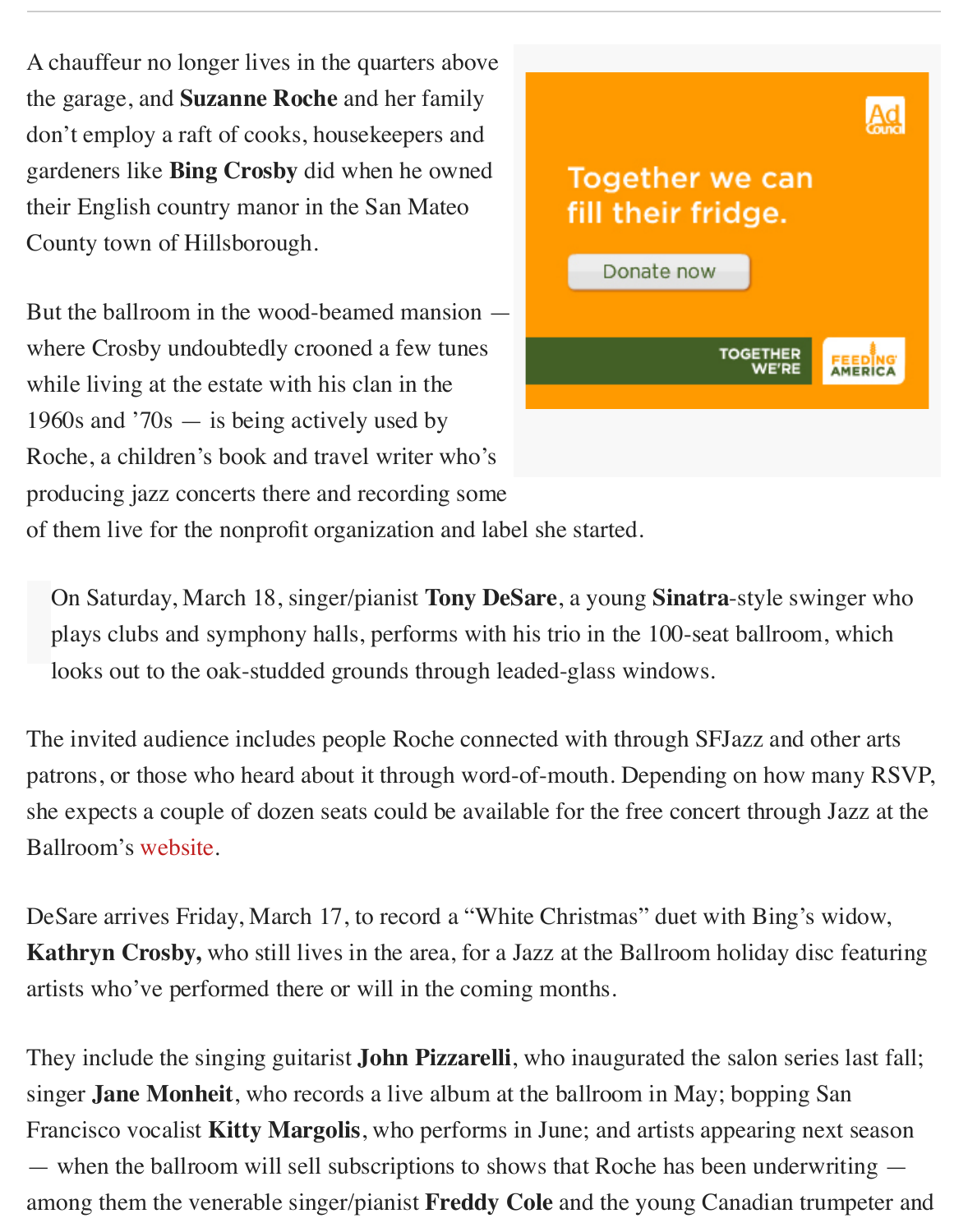#### singer **Bria Skonberg**.

"I'm a huge jazz fan," says Roche, a New Yorker who moved into the Hillsborough house two years ago with her husband, a Silicon Valley management consultant for McKinsey & Co., and their four children.

She had no intention of producing jazz shows in her home. But after hiring DeSare for a fundraiser there for Stanford's Lucile Packard Children's Hospital last year, something clicked. And she was annoyed people weren't listening to the music.

"People were talking the whole time, and it drove me crazy," says Roche, on the phone from New York, where she was recording tracks for the Christmas album.

She talked with DeSare about how to set things up so people would drink and schmooze outside, then come into the room to listen. Before long, Roche was putting on house concerts every couple of months.

"I love vocalists because they engage the audience. They bring in people to the music who might not be huge jazz lovers," she says. "I'm a sucker for standards. These are artists who are keeping standards alive."

Roche has received some contributions from other patrons, and next season will sell concert subscriptions to support the ballroom and its effort to help music in schools.

"With the first season winding down, it's nice to have other people chip in," says Roche, who's planning seven or eight concerts for next season and figures that subscriptions for the lot will start around \$1,000.

It's a price considerably steeper per show than SFJazz or Yoshi's in Oakland, but it's worth it, she points out, considering the extras that come with a concert in the acoustically warm ballroom once owned by Bing.

"You don't have to deal with parking, you get a catered cocktail party, an open bar and a fantastic seat in the ballroom," she says. "It's not a show, it's an experience."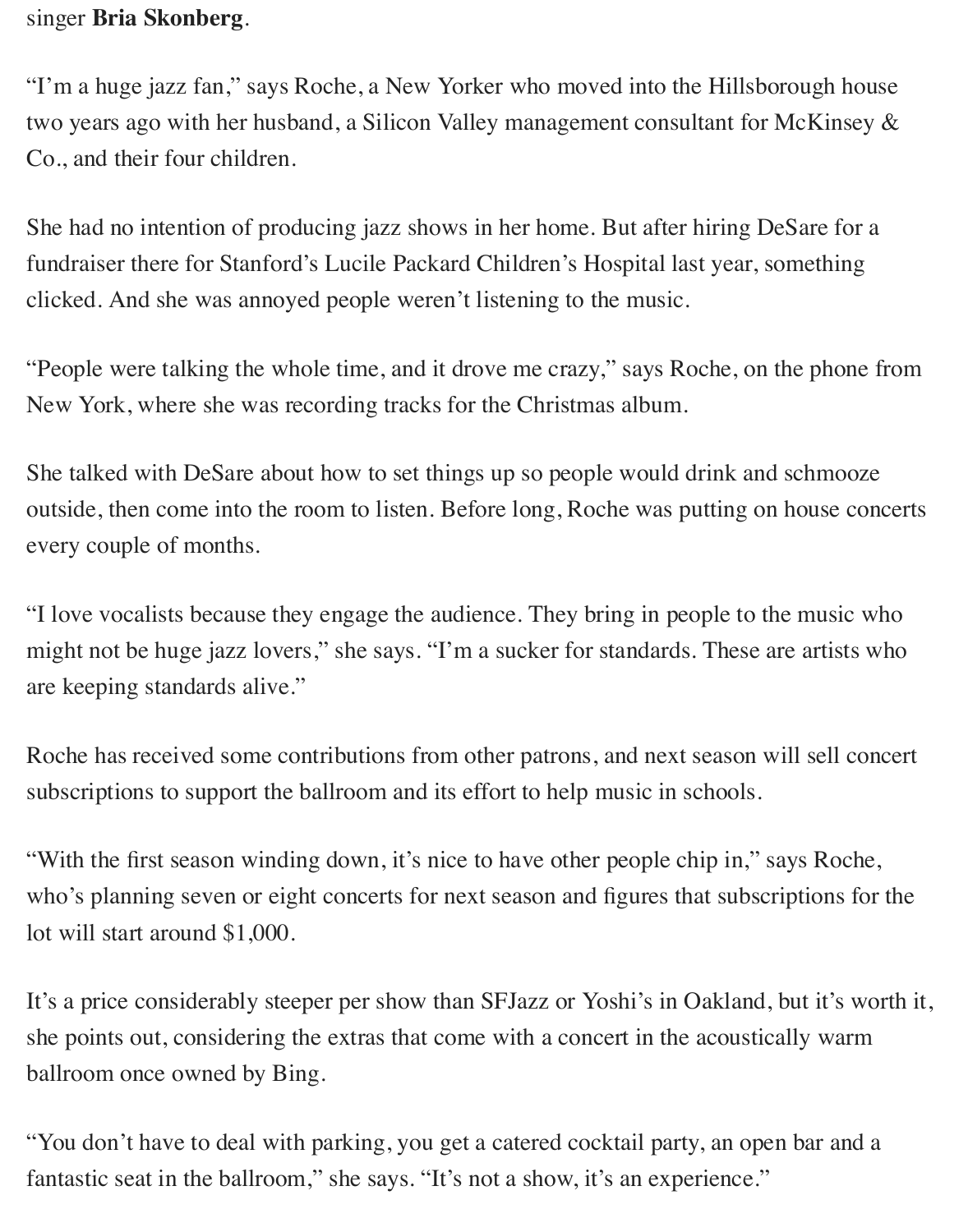For more information, go to [www.jazzattheballroom.com](http://www.jazzattheballroom.com/)

## **Beach Blanket scholarships**

San Francisco's **Steve Silver Foundation** and "Beach Blanket Babylon" are giving \$45,000 — \$15,000 each for an actor, dancer and singer — to Bay Area high school seniors competing in the 15th annual Scholarship for the Arts program.

Based on three-minute performance tapes, three artists in each discipline will be picked by a panel of pros to perform in the finals June 5 at Club Fugazi. Applications must be postmarked or uploaded by 11:59 p.m. April 28.

For more information, go to [www.beachblanketbabylon.com/scholarship](https://urldefense.proofpoint.com/v2/url?u=http-3A__charleszukow.us5.list-2Dmanage1.com_track_click-3Fu-3D1a4aadfc1286d78b663d4e2af-26id-3Dcedad3e622-26e-3D8a9fcee97c&d=DwMFaQ&c=B73tqXN8Ec0ocRmZHMCntw&r=RiAqy1mzCT-KzRMGu-21JMailLIaoAGNl-yZUp_trQU&m=DmNzsJ0aVKz7Jbs0N50rAIMCBCcV536GuE6bpF4soIg&s=jQPVByHisW82Ltm9gMwfLgGI-kZU8KcvekaGC8EekoI&e=)

## **Irish swing**

East Bay singer-songwriter **Melanie O'Reilly**, a Dubliner who merges Celtic music and jazz, celebrates St. Patrick's Day with a show Sunday, March 19, at Albany's St. Albans Church. She'll be expertly backed by pianist **Frank Martin** and bassist **Fred Randolph**, with flutist **Jane Lenoir** chiming in on a few tunes.

For more information, go to [www.melanieoreilly.com](http://www.melanieoreilly.com/)

*Jesse Hamlin is a Bay Area journalist and former San Francisco Chronicle staff writer.*

[MUSIC](http://www.sfchronicle.com/music/article/Bing-Crosby-manor-owner-hosting-Tony-DeSare-11004220.php)



[Yountville Live a music festival for the senses](http://www.sfchronicle.com/music/article/Yountville-Live-a-music-festival-for-the-senses-11001163.php)



[Bing Crosby manor owner hosting Tony DeSare concert](http://www.sfchronicle.com/music/article/Bing-Crosby-manor-owner-hosting-Tony-DeSare-11004220.php)